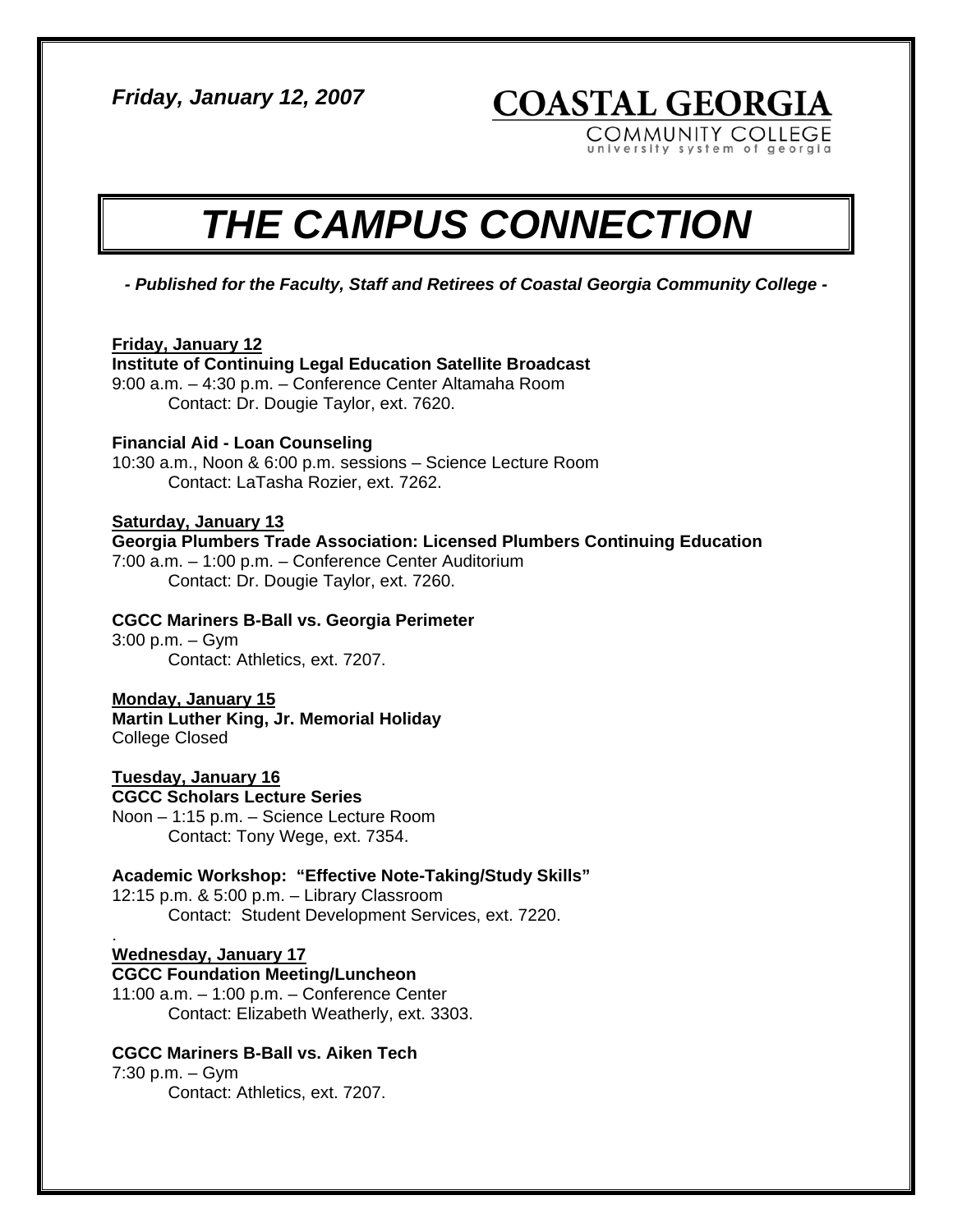## **Thursday, January 18**

## **Academic Workshop: "Research Paper Tips"**

12:15 p.m. & 5:00 p.m. – Library Classroom Contact: Student Development Services, ext. 7220.

#### **Friday, January 19**

**Institute of Continuing Legal Education Satellite Broadcast** 

9:00 a.m. – 4:30 p.m. – Conference Center Altamaha Room Contact: Dr. Dougie Taylor, ext. 7620.

#### **Barynya Russian Dance and Music Group**

7:00 p.m. – 8:45 p.m. – Conference Center Auditorium Contact: Dave Leenhouts, ext. 3294.

## **Saturday, January 20**

**Barynya Russian Dance and Music Group**  7:00 p.m. – 8:45 p.m. – Camden Center Auditorium

Contact: Dave Leenhouts, ext. 3294.

#### **Monday, January 22**

# **Red Cross Blood Drive**

9:00 a.m. – 2:00 p.m. – Student Center Contact: Dave Leenhouts, ext. 3294.

#### **Brunswick Association of Nursing Students (BANS) Club Meeting**

1:00 p.m. – 2:00 p.m. – Science Lecture Room Contact: Diane Denton, ext. 2308.

## **Tuesday, January 23**

# **Academic Workshop: "Time Management"**

12:15 p.m. & 5:00 p.m. – Library Classroom Contact: Student Development Services, ext. 7220.

#### **Thursday, January 25**

## **Institute of Continuing Legal Education Satellite Broadcast**

9:00 a.m. – 4:30 p.m. - Conference Center Altamaha Room Contact: Dr. Dougie Taylor, ext. 7620.

#### **Academic Workshop: "Review of the Literature"**

12:15 p.m. & 5:00 p.m. – Library Classroom Contact: Dr. Andrea Wallace, ext. 6891.

#### **PRISM Meeting**

2:30 p.m. - 4:30 p.m. – Student Center Contact: Dr. Andrea Wallace, ext. 6891.

#### **Friday, January 26**

#### **Institute of Continuing Legal Education Satellite Broadcast**

9:00 a.m. – 4:30 p.m. – Conference Center Altamaha Room Contact: Dr. Dougie Taylor, ext. 7620.